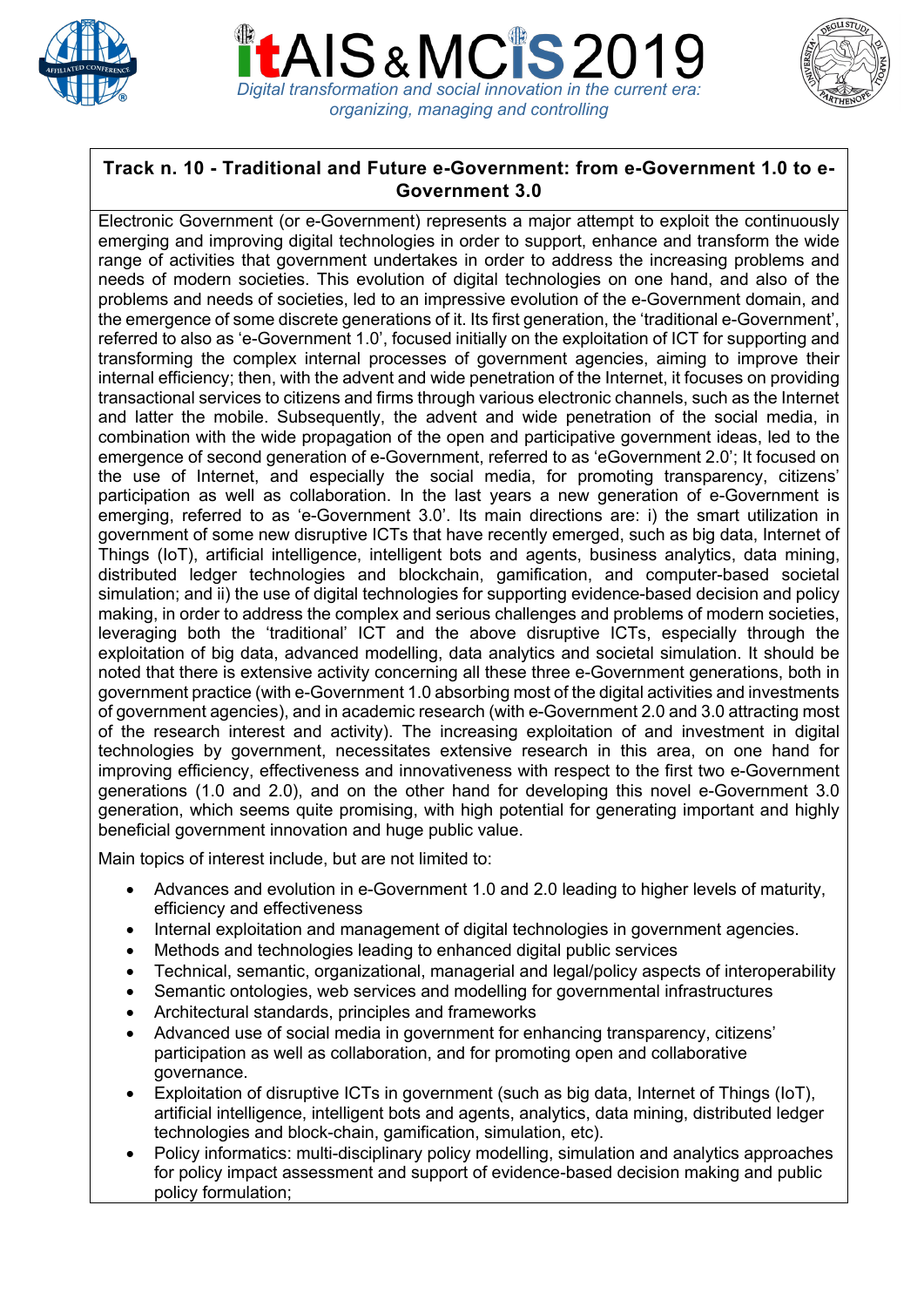





- Advanced crowd-sourcing/citizen-sourcing and public value co-creation methods and practices, aiming at the mobilization and exploitation of societal resources from a wide range of stakeholders, for the design and implementation of effective public policies and the provision of valuable public services, and also new roles of government 'as a platform';
- Big & Open Linked Data (BOLD)
- Extracting value from big data
- Data value, data value chains, and data governance
- Data quality, privacy, trust, ownership and security
- Internet of Things (IoT) for data-driven government
- Automated decision-making using Data Mining, Machine Learning and Artificial Intelligence algorithms
- Ethical considerations in the application of Artificial Intelligence in Government
- Data Policy analytics, processing, and intelligence and visualization
- Co-creation using data and citizen engagement
- Data-driven public sector innovations and applications
- Data platforms, interoperability, information sharing and public business models
- New epistemological approaches and theoretical foundations for the development of e-Government 3.0 (ontological resources, definitions, neighbouring scientific domains, taxonomies, research topics, future roadmaps and foresights);
- Challenges that the development of Government 3.0 poses: new government agencies skills and capacities required, as well as cultural changes, resistances to change, barriers, critical success factors, and also negative aspects and risks of Government 3.0.

## **References**

Ferro, E., Loukis, E., Charalabidis, Y., Osella, M. (2013). "Policy Making 2.0: From Theory to Practice". Government Information Quarterly, 30(4), pp. 359–368.

Janowski, T. (2015). "Digital government evolution: From transformation to contextualization". Government Information Quarterly, 32(3), pp. 221-236.

Lachana, Z., Alexopoulos, C., Loukis, E., and Charalabidis, Y. (2018). "Identifying the Different Generations of e-Government – An Analysis Framework" 12th Mediterranean Conference on Information Systems (MCIS 2018), September 28 - 30, 2018, Corfu, Greece.

Gil-Garcia, J. R., Pardo, T., and Luna-Reyes, L. F. (2018). "Policy Analytics: Definitions, Components, Methods, and Illustrative Examples". In: Policy Analytics, Modeling, and Informatics – Innovative Tools for Solving Complex Social Problems. Ed. by J. R. Gil-Garcia, T. Pardo, L. F. Luna-Reyes. Switzerland: Springer International Publishing AG – Public Administration and Information Technology, pp. 1 – 16.

Androutsopoulou, A., Karacapilidis, N., Loukis, E., Charalabidis, Y., (2019). "Transforming the communication between citizens and government through AI-guided chatbots". Government Information Quarterly (in-press).

# **Type of contributions invited:**

This Track aims to attract high quality research or research – in progress papers (qualitative research, quantitative research, case studies, design approaches, best practices, literature reviews, etc.) concerning both evolutions and advances of e-Government 1.0 and 2.0, and also the development and evolution of e-Government 3.0.

**Track Co-Chairs**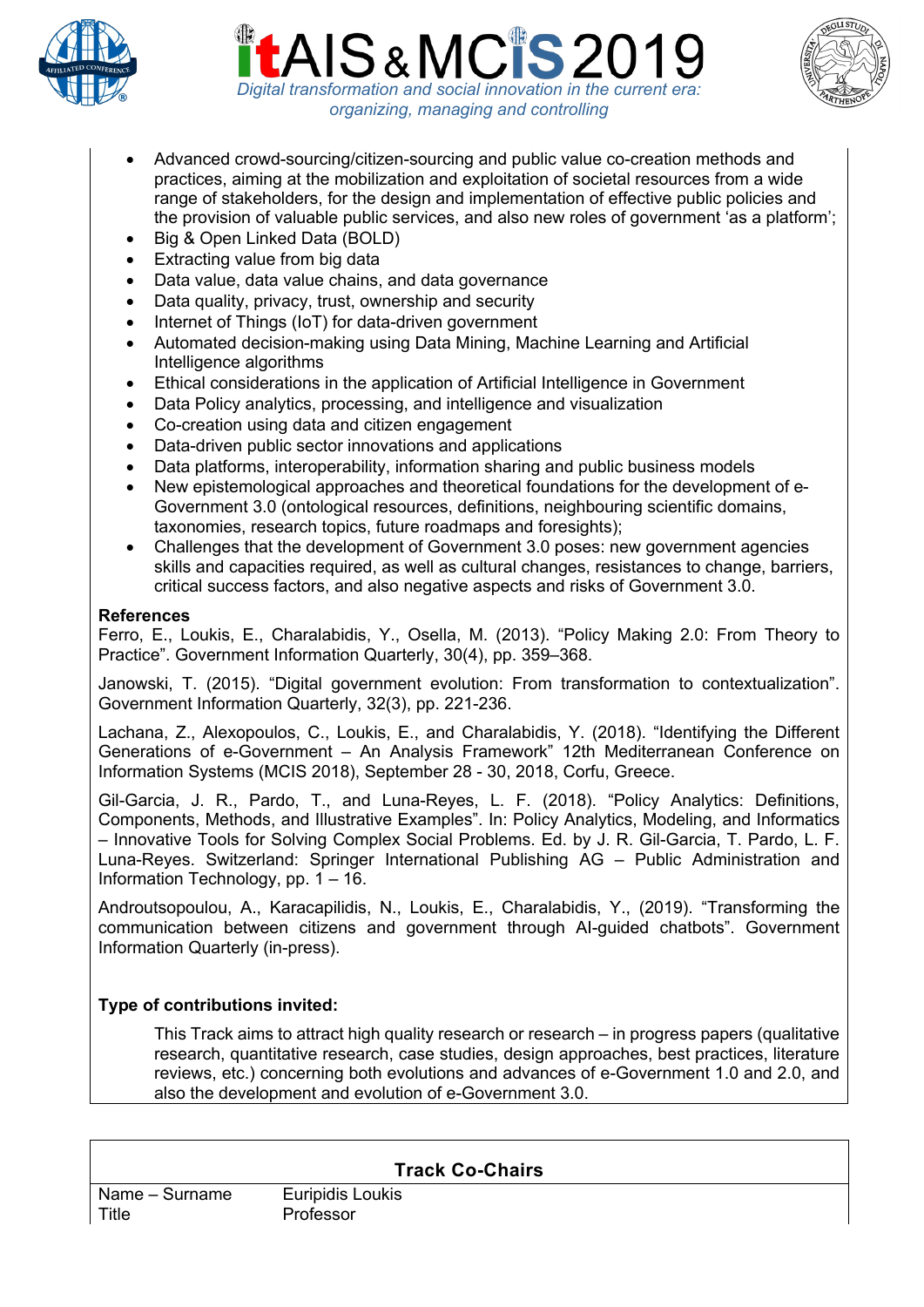





| E-mail<br>Affiliation<br>Short bio | eloukis@aegean.gr<br>University of the Aegean<br>Dr Euripidis Loukis is Professor of Information Systems and Decision<br>Support Systems in the Department of Information and Communication<br>Systems Engineering of the University of Aegean. He has served as<br>Information Systems Advisor at the Ministry to the Presidency of the<br>Government of Greece, as well as National Representative of Greece in<br>the Programs 'Telematics' and 'Interchange of Data<br>between<br>Administrations' of the European Union. He has conducted extensive<br>research in the areas of e-government, e-participation, ICT adoption,<br>business value and impact, and decision support systems, and has<br>participated in numerous European and national research programs in<br>these areas. Dr Euripidis Loukis is the author of more than 200 papers in<br>international journals and conferences in the above areas. His papers have<br>been honored with prestigious international awards, such as the<br>International Award of the American Society of Mechanical Engineers<br>(ASME) in the area of Controls and Diagnostics, the Best Paper Award of<br>the European and Mediterranean Conference on Information Systems, and<br>the Most Innovative Research Contribution award of the IFIP EGOV-<br><b>EPART Conference.</b> |
|------------------------------------|----------------------------------------------------------------------------------------------------------------------------------------------------------------------------------------------------------------------------------------------------------------------------------------------------------------------------------------------------------------------------------------------------------------------------------------------------------------------------------------------------------------------------------------------------------------------------------------------------------------------------------------------------------------------------------------------------------------------------------------------------------------------------------------------------------------------------------------------------------------------------------------------------------------------------------------------------------------------------------------------------------------------------------------------------------------------------------------------------------------------------------------------------------------------------------------------------------------------------------------------------------------------------------------------------------------------------------------|
| Name - Surname<br><b>Title</b>     | Yannis Charalabidis<br><b>Associate Professor</b>                                                                                                                                                                                                                                                                                                                                                                                                                                                                                                                                                                                                                                                                                                                                                                                                                                                                                                                                                                                                                                                                                                                                                                                                                                                                                      |
| E-mail                             | yannisx@aegean.gr                                                                                                                                                                                                                                                                                                                                                                                                                                                                                                                                                                                                                                                                                                                                                                                                                                                                                                                                                                                                                                                                                                                                                                                                                                                                                                                      |
| Affiliation                        | University of the Aegean                                                                                                                                                                                                                                                                                                                                                                                                                                                                                                                                                                                                                                                                                                                                                                                                                                                                                                                                                                                                                                                                                                                                                                                                                                                                                                               |
| Short bio                          | Dr Yannis Charalabidis is Associate Professor in the Department of                                                                                                                                                                                                                                                                                                                                                                                                                                                                                                                                                                                                                                                                                                                                                                                                                                                                                                                                                                                                                                                                                                                                                                                                                                                                     |
|                                    | Information and Communication Systems Engineering of the University of<br>Aegean. In parallel, he serves as Director of the Innovation and<br>Entrepreneurship Unit of the University, designing and managing youth<br>entrepreneurship activities. He has more than 20 years of experience in<br>designing, implementing, managing and applying complex information<br>systems as project manager, in Greece and Europe, designing and leading<br>several FP5, FP6, FP7 and HORIZON projects. He has been employed for<br>8 years as an Executive Director in SingularLogic Group, leading software<br>development and company expansion in Greece, Eastern Europe, India<br>and the US. He has published 10 books and more than 200 papers in<br>international journals and conferences, while actively participating in<br>international standardization committees and scientific bodies. He has<br>been Best Paper Award winner in the International IFIP e-Government<br>Conference (2008, 2012, 2016), 1st prize winner in OMG/Business<br>Process Modelling contest (2009) and 2nd prize winner in the European<br>eGovernment Awards with the ERMIS project (2009).                                                                                                                                                           |
| Name - Surname                     | <b>Charalampos Alexopoulos</b>                                                                                                                                                                                                                                                                                                                                                                                                                                                                                                                                                                                                                                                                                                                                                                                                                                                                                                                                                                                                                                                                                                                                                                                                                                                                                                         |
| Title                              | Research Associate - Postdoc Researcher                                                                                                                                                                                                                                                                                                                                                                                                                                                                                                                                                                                                                                                                                                                                                                                                                                                                                                                                                                                                                                                                                                                                                                                                                                                                                                |
| E-mail                             | alexop@aegean.gr                                                                                                                                                                                                                                                                                                                                                                                                                                                                                                                                                                                                                                                                                                                                                                                                                                                                                                                                                                                                                                                                                                                                                                                                                                                                                                                       |
| Affiliation                        | University of the Aegean                                                                                                                                                                                                                                                                                                                                                                                                                                                                                                                                                                                                                                                                                                                                                                                                                                                                                                                                                                                                                                                                                                                                                                                                                                                                                                               |
| Short bio                          | Dr Charalampos Alexopoulos is Research Associate – Postdoc                                                                                                                                                                                                                                                                                                                                                                                                                                                                                                                                                                                                                                                                                                                                                                                                                                                                                                                                                                                                                                                                                                                                                                                                                                                                             |
|                                    | Researcher in the Department of Information and Communication Systems                                                                                                                                                                                                                                                                                                                                                                                                                                                                                                                                                                                                                                                                                                                                                                                                                                                                                                                                                                                                                                                                                                                                                                                                                                                                  |
|                                    | Engineering of the University of Aegean. He has extensive experience in                                                                                                                                                                                                                                                                                                                                                                                                                                                                                                                                                                                                                                                                                                                                                                                                                                                                                                                                                                                                                                                                                                                                                                                                                                                                |
|                                    | working on European and National funded research projects, and also has                                                                                                                                                                                                                                                                                                                                                                                                                                                                                                                                                                                                                                                                                                                                                                                                                                                                                                                                                                                                                                                                                                                                                                                                                                                                |
|                                    | published extensively at several scientific conferences and journals, in the<br>areas of open data infrastructures, IS evaluation, interoperability and digital                                                                                                                                                                                                                                                                                                                                                                                                                                                                                                                                                                                                                                                                                                                                                                                                                                                                                                                                                                                                                                                                                                                                                                        |
|                                    | government. In parallel, he is responsible for the International Relations of                                                                                                                                                                                                                                                                                                                                                                                                                                                                                                                                                                                                                                                                                                                                                                                                                                                                                                                                                                                                                                                                                                                                                                                                                                                          |
|                                    | the Innovation and Entrepreneurship Unit of the University. Charalampos                                                                                                                                                                                                                                                                                                                                                                                                                                                                                                                                                                                                                                                                                                                                                                                                                                                                                                                                                                                                                                                                                                                                                                                                                                                                |
|                                    | has served as a reviewer in several journals and conferences, and as a                                                                                                                                                                                                                                                                                                                                                                                                                                                                                                                                                                                                                                                                                                                                                                                                                                                                                                                                                                                                                                                                                                                                                                                                                                                                 |
|                                    | Programme and Organization Committee Member of the annual Samos                                                                                                                                                                                                                                                                                                                                                                                                                                                                                                                                                                                                                                                                                                                                                                                                                                                                                                                                                                                                                                                                                                                                                                                                                                                                        |